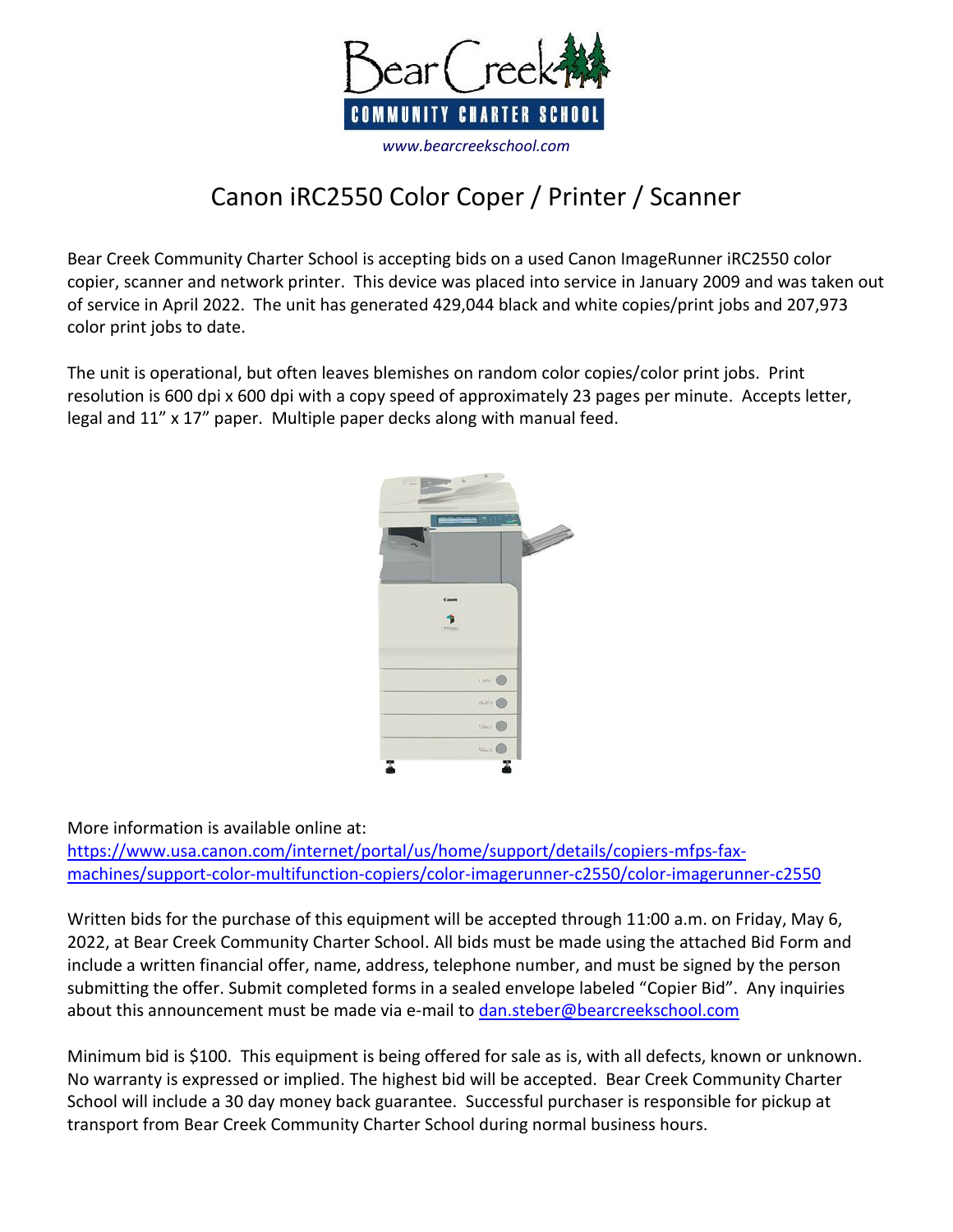This request imposes no obligation on Bear Creek Community Charter School, and the School reserves the right to reject any or all bids, in whole or in part.

If and when the School identifies the highest responsible bidder, that individual will have five (5) business days to inspect the unit before making payment.

If and when Bear Creek Community Charter School accepts a bid, the bidder must remit payment in the form of a certified check or money order payable to "Bear Creek Community Charter School" within five (5) business days.

Upon acceptance of any bid, the bidder must remove the equipment from School property within five (5) business days after payment.

Bid documents, including bid amounts and the successful bidder, will be posted on the School's web site at [www.bearcreekschool.com](http://www.bearcreekschool.com/)  $\rightarrow$  About  $\rightarrow$  Vendors.